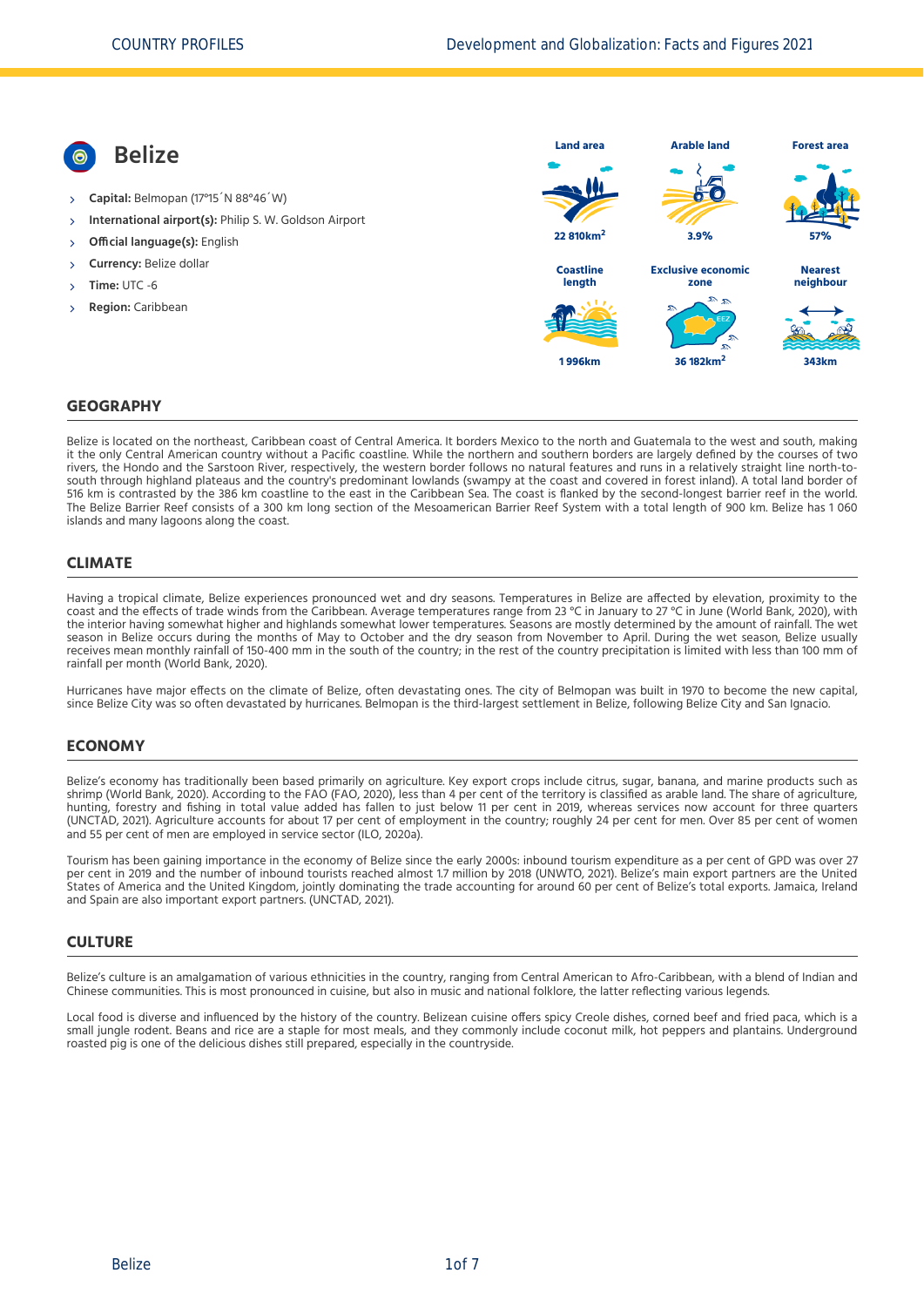#### **ECONOMIC TRENDS**

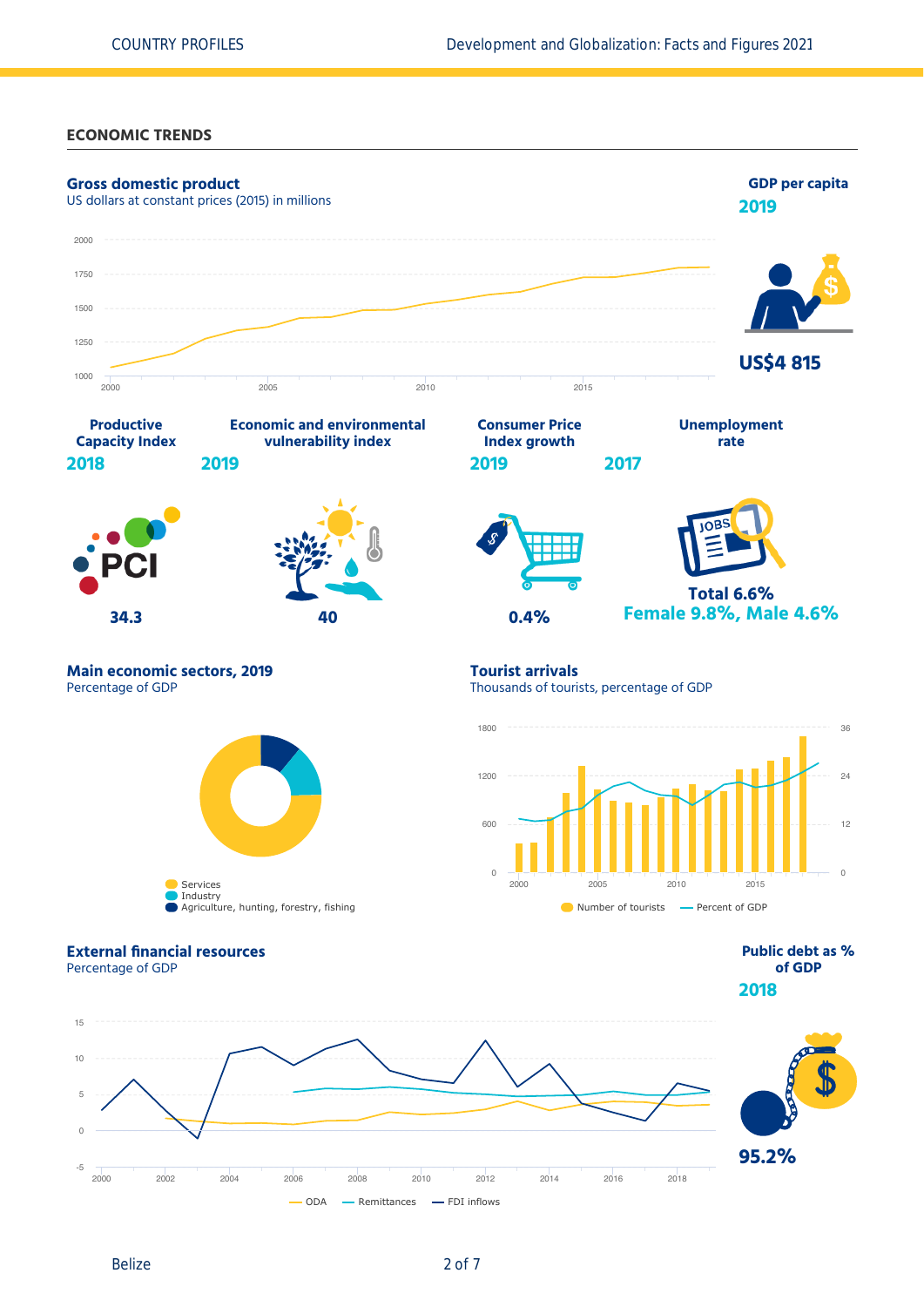#### **MARITIME TRANSPORT**

#### **Fleet size**

Number of ships

| Ship type            | 2011 | 2019 |
|----------------------|------|------|
| <b>Total fleet</b>   | 1407 | 1407 |
| Oil tankers          | 264  | 266  |
| <b>Bulk carriers</b> | 311  | 333  |
| General cargo        | 161  | 77   |
| Container ships      | 52   | 49   |
| Other types of ships | 619  | 682  |

# **Port performance**

Ranked by 2019 data within SIDS group

| Indicators                   | 2019   | <b>SIDS Ranking</b> |
|------------------------------|--------|---------------------|
| Number of port calls         | 570    | 20                  |
| Median time in port (days)   | 0.5    | 28                  |
| Average age of vessels       | 13     | 28                  |
| Average size (GT) of vessels | 70 933 |                     |



**44 510 TEU**

**Container port throuput**

# **Bilateral connectivity index, 2019**





#### **Liner shipping connectivity index** Maximum China Q1 2006=100

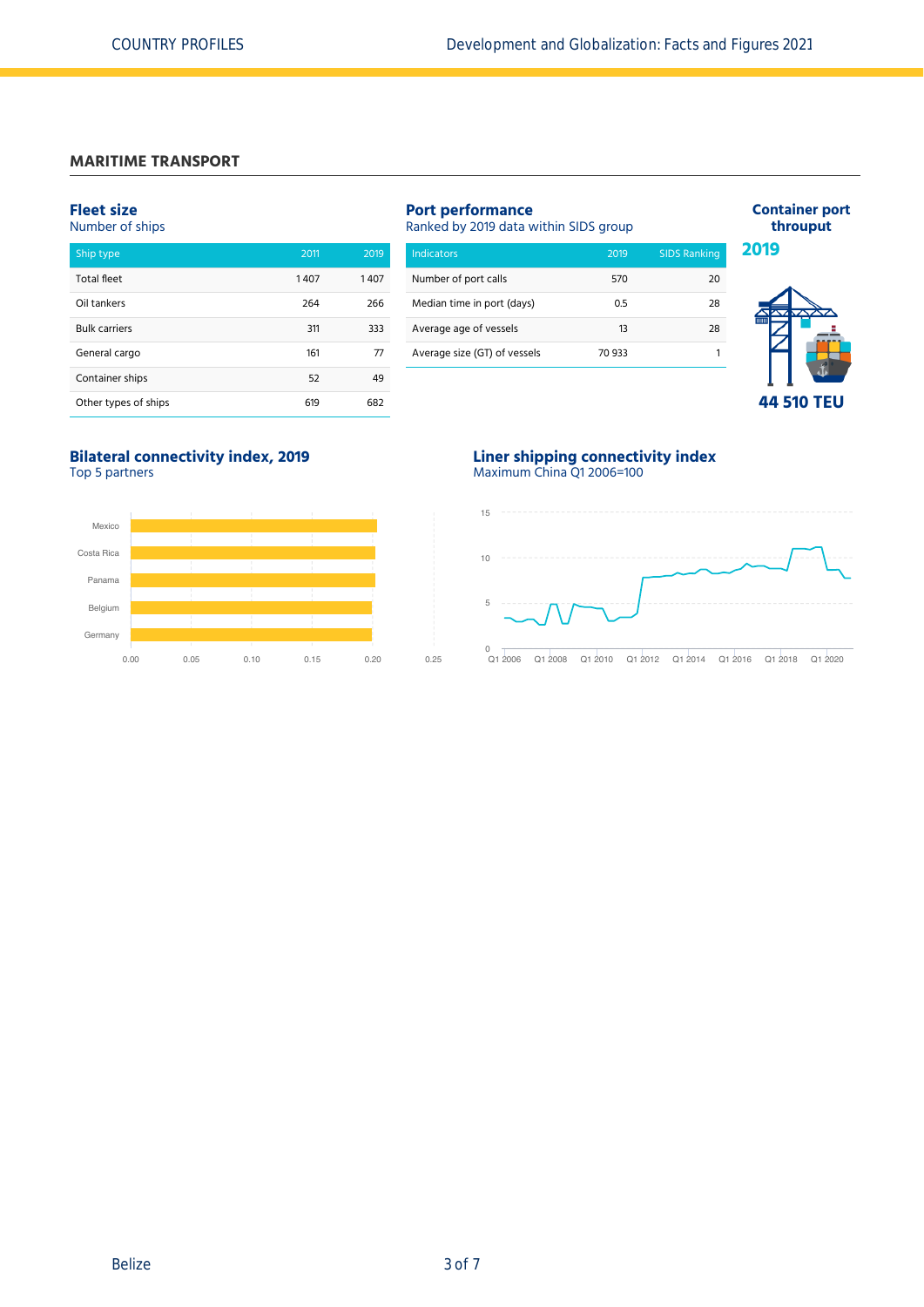# **POPULATION**

#### **Total population**

Thousands of people, share of urban population





# **Age structure by gender, 2019**

Percentage of total population

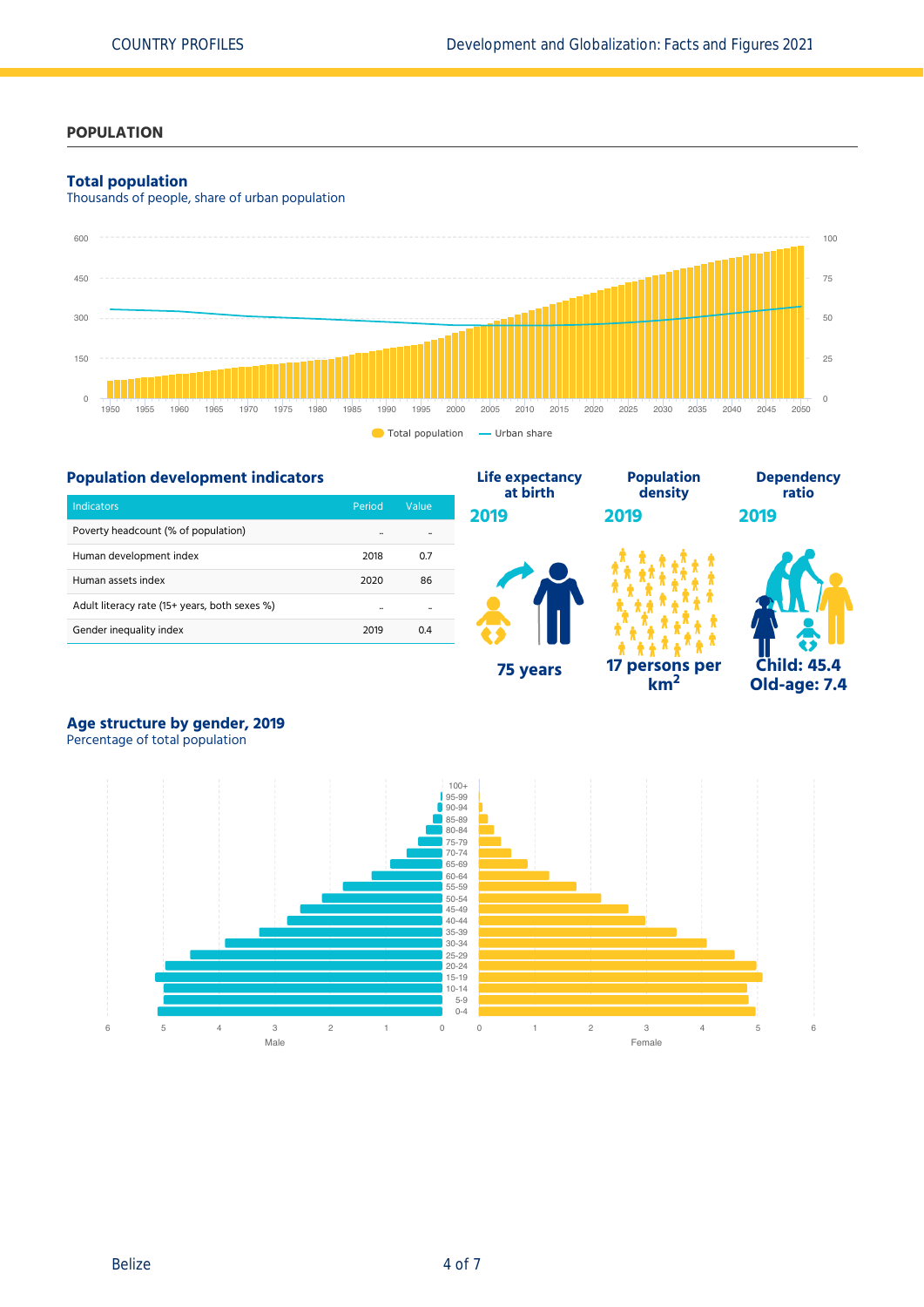# **INTERNATIONAL TRADE**

| <b>Merchandise and services trade</b><br>US dollars in millions |      |      |      |      |                    | <b>Trade openness</b><br><b>Goods and</b><br>services | <b>Export</b><br>concentration<br>index | <b>Food import</b><br>dependency |
|-----------------------------------------------------------------|------|------|------|------|--------------------|-------------------------------------------------------|-----------------------------------------|----------------------------------|
| Indicators                                                      | 2005 | 2010 | 2015 | 2019 | 2019 (% of<br>GDP) | 2019                                                  | 2019                                    | <b>Average</b><br>2015-2019      |
| Merchandise<br>exports                                          | 319  | 478  | 538  | 462  | 24.6               |                                                       |                                         |                                  |
| Merchandise<br>imports                                          | 593  | 706  | 991  | 986  | 52.5               |                                                       |                                         |                                  |
| Services exports                                                | 307  | 354  | 496  | 686  | 36.5               |                                                       |                                         |                                  |
| Services imports                                                | 159  | 162  | 221  | 295  | 15.7               |                                                       |                                         |                                  |
|                                                                 |      |      |      |      |                    | 63% of GDP                                            | 0.29                                    | $-16.19$                         |

# **Top 5 partners in merchandise trade, 2019**

Exports in millions US dollars



### **Merchandise exports by product group, 2019**



# **Services exports by category, 2019**

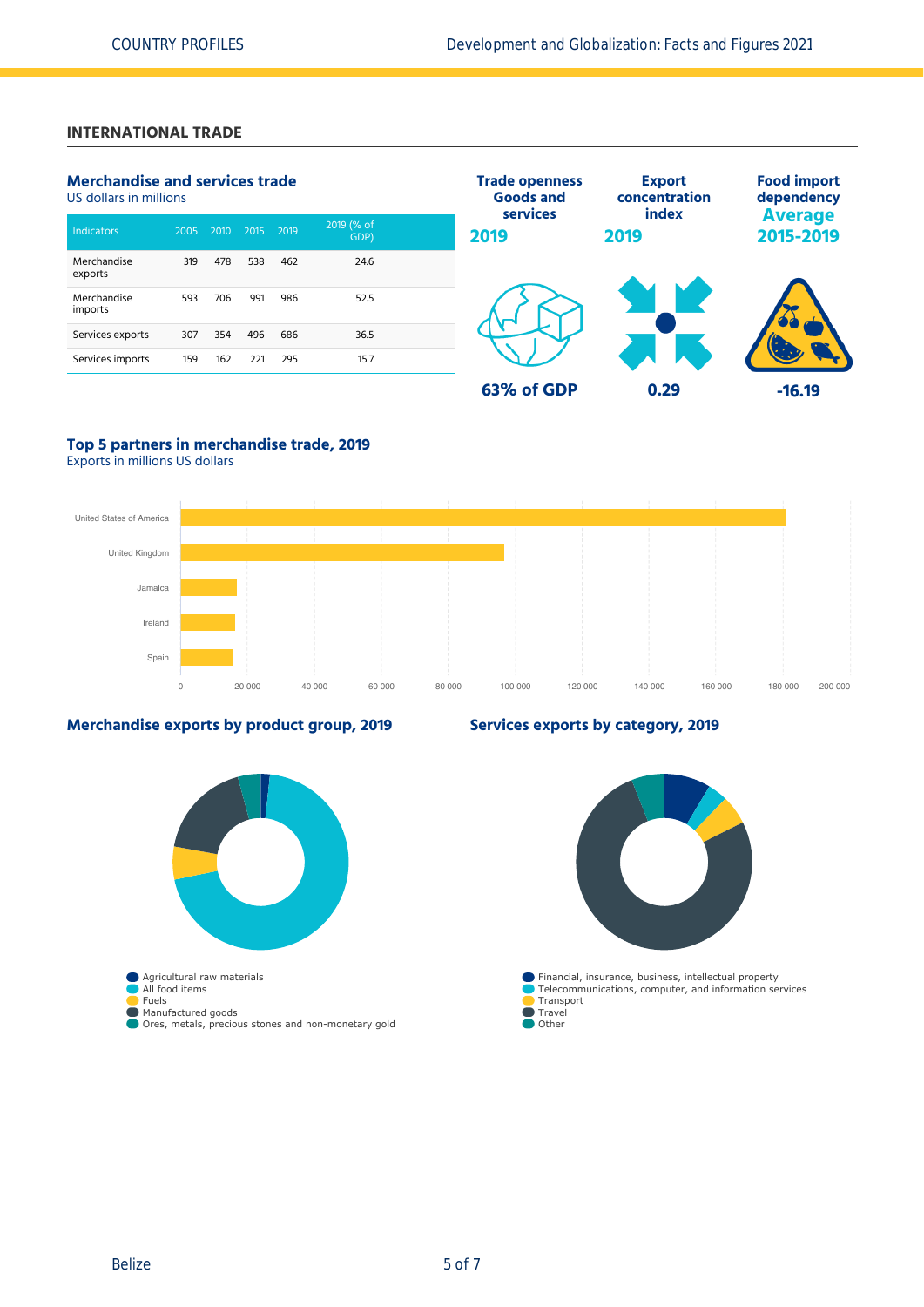#### **ENVIRONMENT**



#### **INFORMATION AND COMMUNICATIONS TECHNOLOGY**